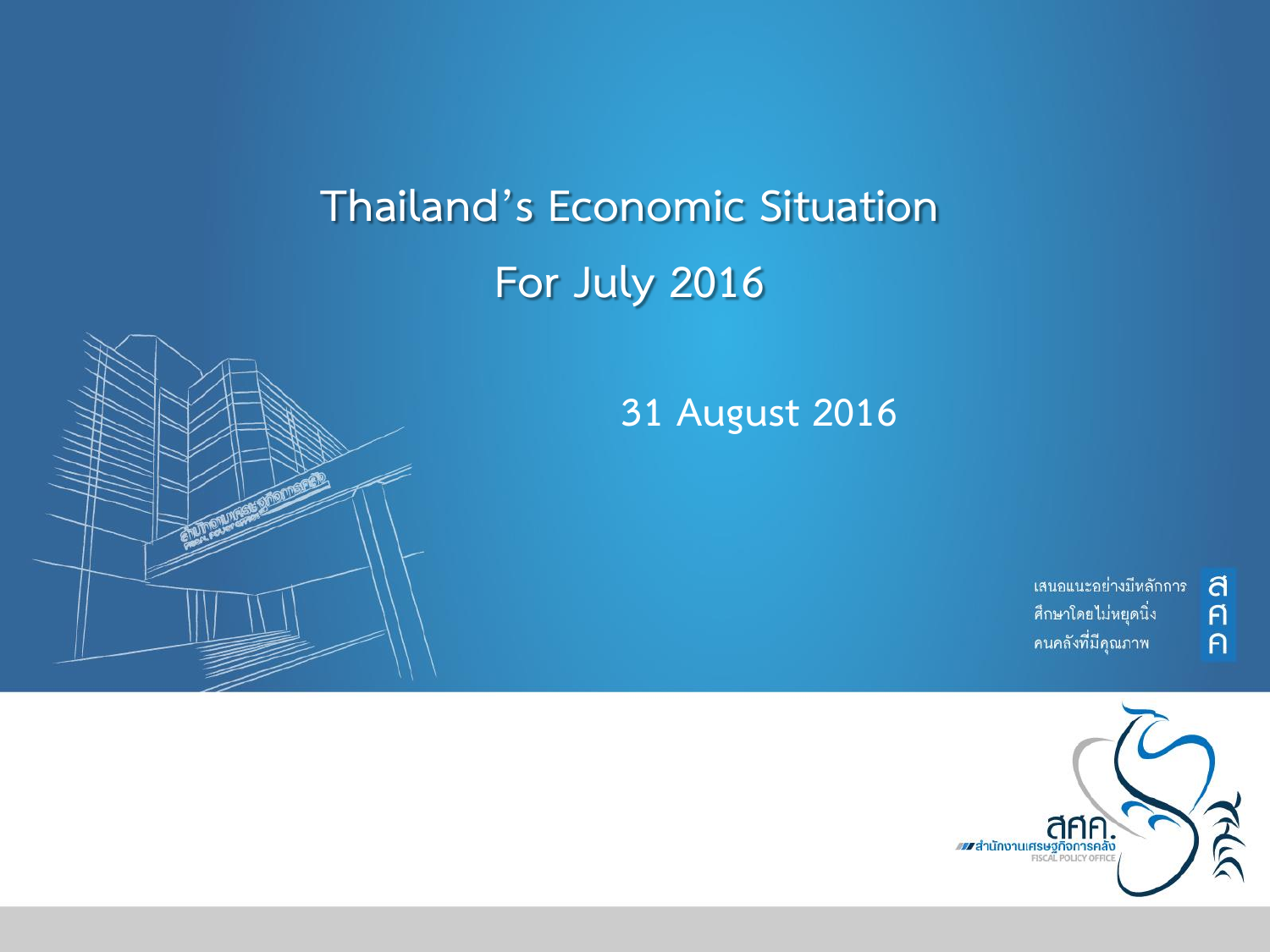**THAILARE AND AN INDIA CONOMIC INDICATORS : Consumption** a  $\mathsf{F}$ 

ิคนคลังที่มีคุณภาพ  $\bigcap$ 



| Growth rate: %YOY                            | 2015    |         |         | 2015           |         | 2016    |        |        |         |            |  |
|----------------------------------------------|---------|---------|---------|----------------|---------|---------|--------|--------|---------|------------|--|
| (Share of GDP)                               |         | Q1      | Q2      | Q <sub>3</sub> | Q4      | Q1      | Q2     | Jun    | Jul     | <b>YTD</b> |  |
| Real GDP (% yoy)                             | 2.8     | 3.0     | 2.7     | 2.9            | 2.8     | 3.2     | 3.5    | ÷      | ٠       | 3.4        |  |
| Private Consumption (50.9%)                  | 2.1     | 2.5     | 1.7     | 1.8            | 2.6     | 2.3     | 3.8    | ٠      | ۰       | 3.1        |  |
| Private Consumption Indicators               |         |         |         |                |         |         |        |        |         |            |  |
| Real value added tax                         | 1.0     | 1.0     | 1.7     | $-0.7$         | 2.1     | 0.1     | 3.7    | 6.5    | 0.9     | 1.8        |  |
| %gog SA / %mom SA                            |         | 1.1     | $-0.6$  | $-1.1$         | 2.6     | $-0.7$  | 3.1    | 6.8    | $-6.5$  |            |  |
| Passenger car sales (%yoy)                   | $-19.1$ | $-12.5$ | $-27.3$ | $-24.9$        | $-11.7$ | $-26.6$ | 4.9    | 19.6   | 9.6     | $-9.2$     |  |
| %qoq SA / %mom SA                            |         | $-0.4$  | $-16.0$ | $-4.4$         | 9.3     | $-15.7$ | 19.2   | 0.1    | $-1.5$  |            |  |
| Registration of new Motorcycles (% yoy)      | $-0.2$  | 10.9    | $-2.9$  | $-10.6$        | 2.3     | $-3.3$  | 7.9    | 5.2    | 7.4     | 2.7        |  |
| %qoq SA / %mom SA                            |         | 9.2     | $-10.4$ | $-3.2$         | 8.0     | 3.1     | 0.6    | 0.7    | $-12.8$ |            |  |
| Imports of consumer goods (% yoy)            | 2.2     | 10.8    | 2.0     | 1.5            | $-4.4$  | 3.6     | 3.4    | 3.4    | 3.0     | 3.5        |  |
| %gog SA / %mom SA                            |         | 0.1     | $-3.8$  | 0.0            | $-1.1$  | 7.8     | $-3.1$ | 1.1    | $-2.9$  |            |  |
| Real farm income (calculated by FPO) (% yoy) | $-9.3$  | $-4.3$  | $-15.5$ | $-14.9$        | $-5.9$  | $-11.2$ | 1.8    | $-0.6$ | 17.7    | $-6.8$     |  |
| Consumer Confidence Index                    | 64.7    | 68.4    | 64.9    | 61.8           | 63.6    | 63.4    | 61.1   | 60.6   | 61.4    | 62.1       |  |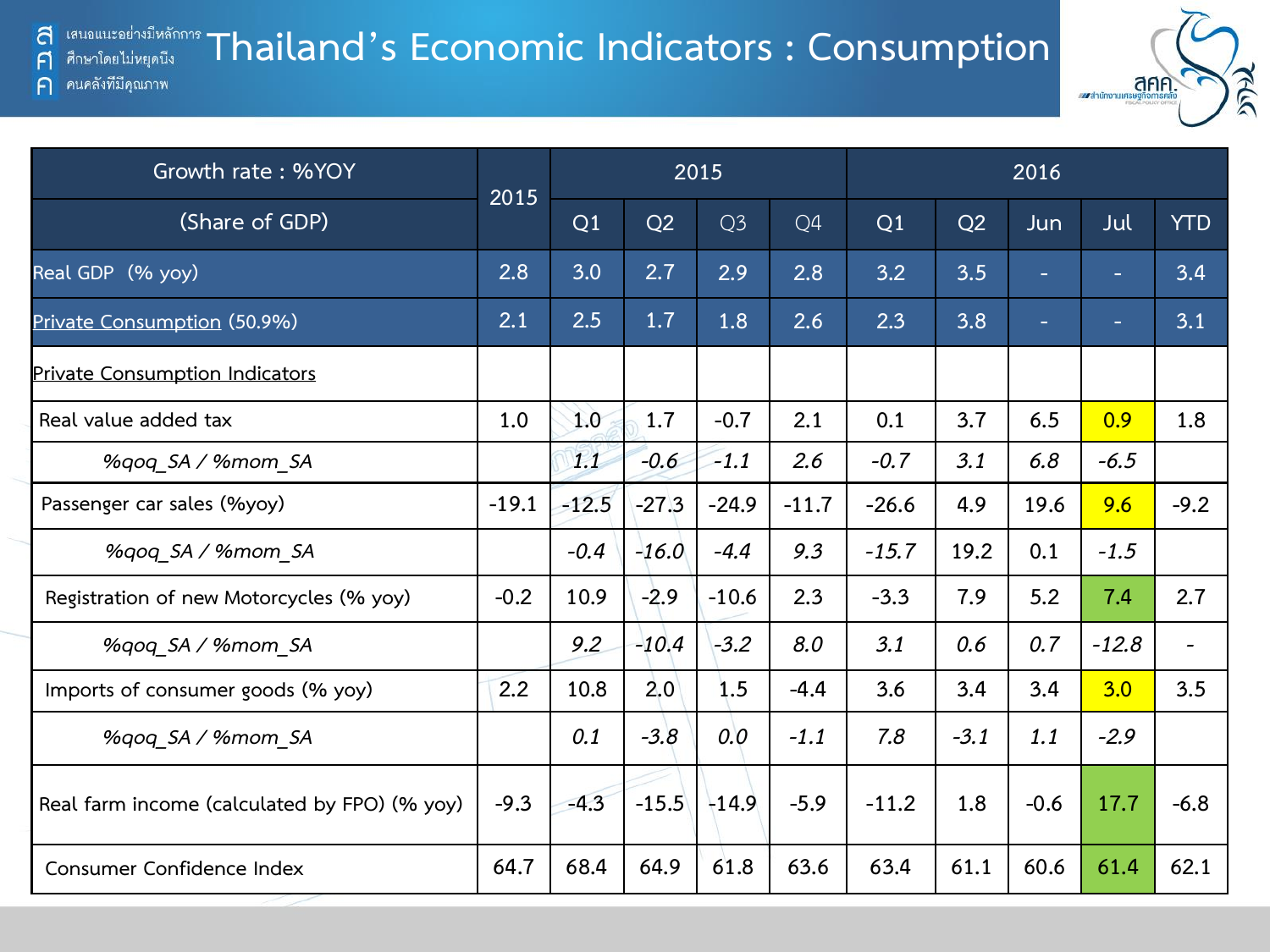้ เสนอแนะอย่างมีหลักการ a ศึกษาโดยไม่หยุดนี้ง

คนคลังที่มีคุณภาพ

 $\mathsf{F}$ 

 $\bigcap$ 

## **Thailand's Economic Indicators : Investment**



| Growth rate: %YOY                                                       | 2015   |         |         | 2015    | 2016   |         |         |         |         |            |
|-------------------------------------------------------------------------|--------|---------|---------|---------|--------|---------|---------|---------|---------|------------|
| (Share of GDP)                                                          |        | Q1      | Q2      | Q3      | Q4     | Q1      | Q2      | Jun     | Jul     | <b>YTD</b> |
| Private investment (18.6%)                                              | $-2.0$ | 3.7     | $-3.1$  | $-10.1$ | 1.9    | 2.1     | 0.1     | ٠       | ٠       | 1.1        |
| Private investment in equipment<br>$(14.7\%)$                           | $-2.7$ | 4.1     | $-4.7$  | $-13.0$ | 2.7    | 0.9     | 0.7     |         | ٠       | 0.8        |
| Private investment in construction<br>$(3.8\%)$                         | 0.7    | 1.9     | 2.8     | $-0.3$  | $-1.3$ | 7.0     | $-2.1$  | ٠       | ٠       | 2.2        |
| Private Investment Indicators                                           |        |         |         |         |        |         |         |         |         |            |
| Real estate tax collection (% yoy)                                      | 8.7    | 7.3     | 2.9     | $-0.5$  | 22.2   | 6.6     | 12.9    | $-7.7$  | $-20.8$ | 5.3        |
| %gog SA / %mom SA                                                       |        | $-1.7$  | $-3.0$  | 2.3     | 24.1   | $-13.1$ | 3.3     | $-20.8$ | $-11.8$ |            |
| Cement sales (% yoy)                                                    | $-0.4$ | $-2.5$  | $-0.2$  | $-0.7$  | 2.1    | 3.1     | $-1.6$  | $-3.5$  | $-4.0$  | 0.1        |
| %qoq SA / %mom SA                                                       |        | 0.3     | 1.8     | $-1.4$  | 1.3    | 1.4     | $-3.0$  | $-1.2$  | $-2.5$  |            |
| Construction Materials Index (CMI) (% yoy)                              | $-4.9$ | $-3.7$  | $-4.4$  | $-5.7$  | $-6.6$ | $-5.1$  | $-2.2$  | $-2.6$  | $-3.9$  | $-3.7$     |
| Imports of capital goods (volume) (% yoy)                               | $-2.2$ | 0.9     | 2.0     | $-10.8$ | 0.2    | $-1.0$  | $-11.6$ | $-15.4$ | $-0.7$  | $-5.6$     |
| %qoq SA / %mom SA                                                       |        | 0.3     | 1.2     | $-6.1$  | 5.0    | $-0.6$  | $-9.6$  | $-1.5$  | 3.5     |            |
| Imports of capital goods (excluding aircraft,<br>ships, trains) (% yoy) | $-1.4$ | 0.1     | $-3.6$  | $-2.3$  | 0.1    | 0.0     | $-5.1$  | $-5.4$  | $-5.0$  | $-2.9$     |
| %gog SA / %mom SA                                                       |        | $-1.0$  | 0.1     | 0.8     | 2.0    | $-1.1$  | $-5.9$  | 1.9     | $-4.1$  |            |
| Commercial car sales (%yoy)                                             | $-2.6$ | $-11.3$ | $-17.3$ | $-0.3$  | 17.2   | 4.0     | 13.6    | 4.0     | $-6.1$  | 6.3        |
| %qoq SA / %mom SA                                                       |        | $-1.7$  | $-5.8$  | 14.4    | 8.4    | $-9.9$  | 2.3     | $-5.2$  | $-5.5$  |            |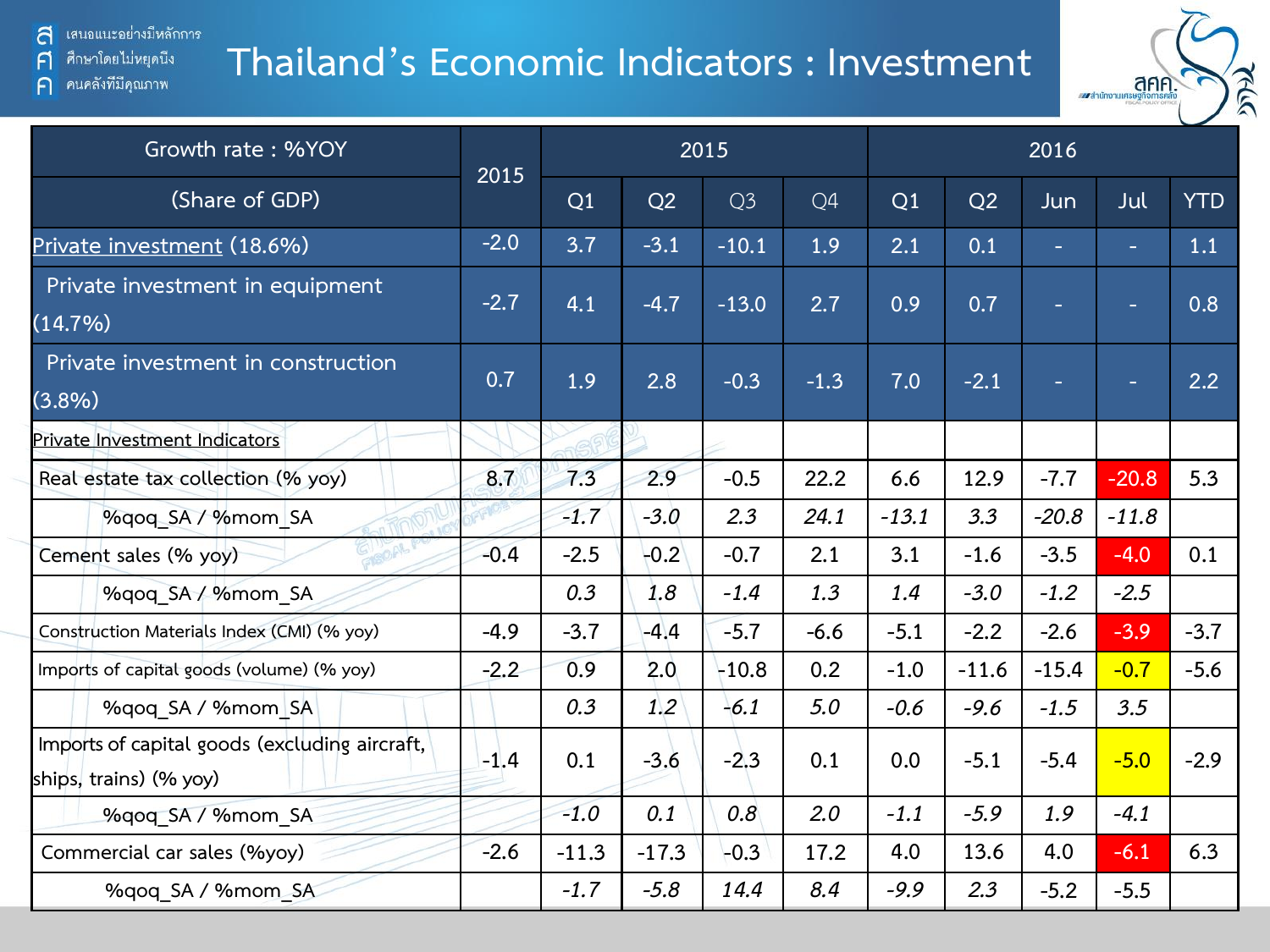

|                               |          |          | FY2015   |                |                | FY2016   |          |                |      |                 |            |  |  |
|-------------------------------|----------|----------|----------|----------------|----------------|----------|----------|----------------|------|-----------------|------------|--|--|
| Expenditure                   | FY2015   | Q1       | Q2       | Q <sub>3</sub> | Q <sub>4</sub> | Q1       | Q2       | Q <sub>3</sub> | Jun  | Jul             | <b>YTD</b> |  |  |
| 1. Current Year FY15          | 2,378.1  | 766.4    | 557.7    | 529.4          | 524.6          | 807.7    | 604.2    | 638.8          |      | 250.8 176.1     | 2,226.8    |  |  |
| % yoy                         | 5.9      | 0.7      | 15.6     | 11.1           | $-0.3$         | 5.4      | 8.3      | 20.7           | 34.4 | $-15.6$         | 8.0        |  |  |
| Disbursement Rate (%)         | 92.4     | 29.8     | 21.7     | 20.6           | 20.4           | 29.1     | 21.8     | 23.0           | 9.0  | 6.3             | 80.2       |  |  |
| 2. Carry Over                 | 223.3    | 77.7     | 59.9     | 40.1           | 45.5           | 83.2     | 75.8     | 39.0           | 14.0 | 8.1             | 206.1      |  |  |
| 3. Total expenditures $(1+2)$ | 2,601.4  | 844.1    | 617.6    | 569.6          | 570.1          | 890.9    | 679.9    | 677.8          |      | $264.8$   184.2 | 2,432.8    |  |  |
| % yoy                         | 5.8      | 1.6      | 11.7     | 10.7           | 1.6            | 5.5      | 10.1     | 19.0           | 31.5 | $-17.0$         | 8.0        |  |  |
| 4. Budget Balance             | $-394.4$ | $-347.3$ | $-138.9$ | 89.4           | 2.3            | $-306.9$ | $-203.9$ | 70.7           | 75.7 | $-32.1$         | $-472.1$   |  |  |

ิคนคลังที่มีคุณภาพ

 $\mathsf{F}$ 

 $\bigcap$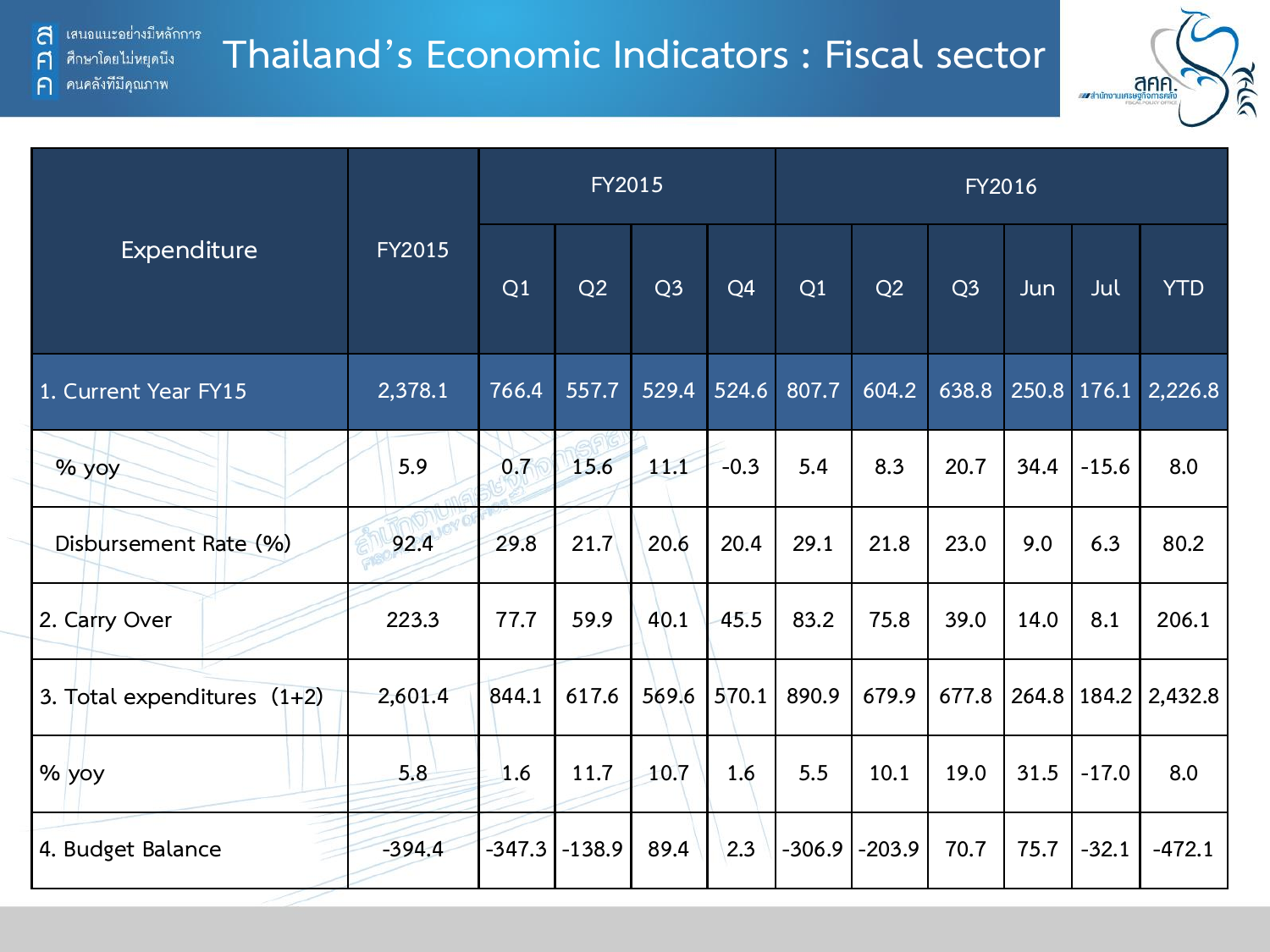$\mathsf{F}$ 

 $\bigcap$ 

ศึกษาโดยไม่หยุดนี้ง

ิคนคลังที่มีคุณภาพ

# **Thailand's Economic Indicators : Fiscal sector**



| Expenditure              | <b>Fiscal Year</b> |         |       | <b>FY2015</b>  |                |       |       |                | <b>FY2016</b>  |                          |            |
|--------------------------|--------------------|---------|-------|----------------|----------------|-------|-------|----------------|----------------|--------------------------|------------|
| (Unit: Billion Baht)     | 2015               | Q1      | Q2    | Q <sub>3</sub> | Q <sub>4</sub> | Q1    | Q2    | Q <sub>3</sub> | Jun            | Jul                      | <b>YTD</b> |
| 1. Current year 2016     | 2,378.1            | 766.4   | 557.7 | 529.4          | 524.6          | 807.7 | 604.2 | 638.8          | 250.8          | 176.1                    | 2,226.8    |
| % yoy                    | 5.9                | 0.7     | 15.6  | 11.1           | $-0.3$         | 5.4   | 8.3   | 20.7           | 34.4           | $-15.6$                  | 8.0        |
| Disbursement rate (%)    | 92.4               | 29.8    | 21.7  | 20.6           | 20.4           | 29.1  | 21.8  | 23.0           | 9.0            | 6.3                      | 80.2       |
| Disbursement target      | 96.0               | 32.0    | 23.0  | 21.0           | 21.0           | 30.0  | 22.0  | 21.0           |                |                          |            |
| - Current expenditure    | 2,106.6            | 725.1   | 481.0 | 452.3          | 448.1          | 739.6 | 509.0 | 537.2          | 211.4          | 153.9                    | 1,939.8    |
| % yoy                    | 7.4                | 12.5    | 7.3   | 8.1            | $-0.7$         | 2.0   | 5.8   | 18.8           | 34.9           | $-17.3$                  | 5.2        |
| Disbursement rate (%)    | 95.5               | 32.9    | 21.8  | 20.5           | 20.3           | 32.6  | 22.5  | 23.7           | 9.3            | 6.8                      | 85.7       |
| Disbursement target      | 98.0               | 33.0    | 22.0  | 21.0           | 22.0           | 33.0  | 22.0  | 21.0           | $\blacksquare$ | $\overline{\phantom{a}}$ |            |
| - Capital expenditure    | 271.6              | 41.3    | 76.7  | 77.1           | 76.4           | 68.1  | 95.1  | 101.5          | 39.4           | 22.2                     | 286.9      |
| $%$ yoy                  | $-4.4$             | $-64.6$ | 123.2 | 32.4           | 2.1            | 64.9  | 24.0  | 31.7           | 31.9           | $-2.0$                   | 31.7       |
| Disbursement rate (%)    | 73.7               | 11.2    | 20.8  | 20.9           | 20.8           | 13.3  | 18.6  | 19.9           | 7.7            | 4.3                      | 56.1       |
| Disbursement target      | 87.0               | 29.0    | 26.0  | 19.0           | 14.0           | 19.0  | 21.0  | 21.0           |                | $\overline{\phantom{a}}$ |            |
| 2. Carry Over            | 223.3              | 77.7    | 59.9  | 40.1           | 45.5           | 83.2  | 75.8  | 39.0           | 14.0           | 2.1                      | 206.1      |
| Total expenditures (1+2) | 2,601.4            | 844.1   | 617.6 | 569.6          | 570.1          | 890.9 | 679.9 | 677.8          | 264.8          | 184.2                    | 2,432.8    |
| % yoy                    | 5.8                | 1.6     | 11.7  | 10.7           | 1.6            | 5.5   | 10.1  | 19.0           | 31.5           | $-17.0$                  | 8.0        |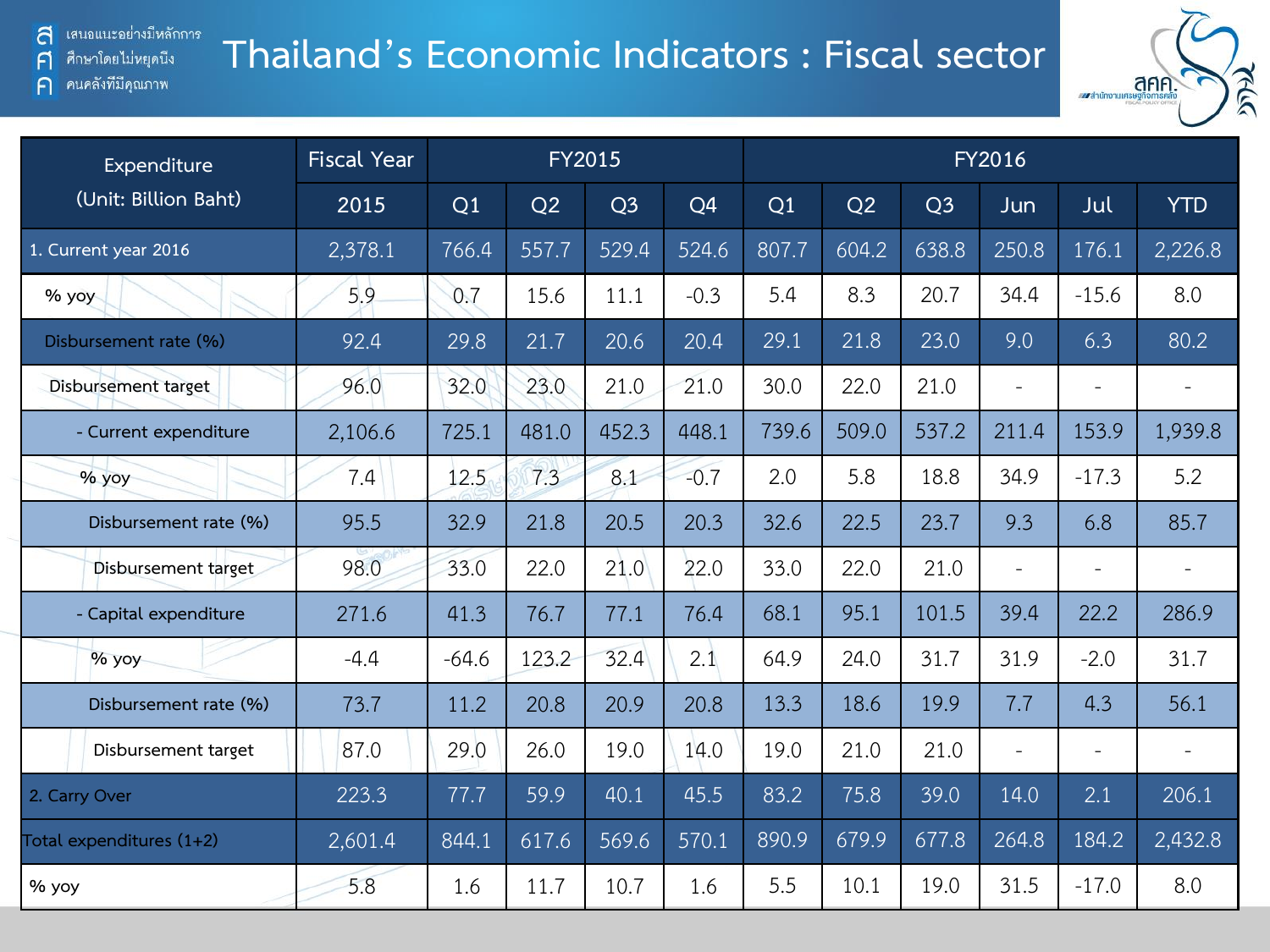a

## **Talipulis adminis and the particle indiversed with the particle indiversed with the particle indiversed and cator**  $\bigcap$



| Revenue                                              | FY 2015  |                  | FY 2015 |                    |                | FY 2016 |         |                |        |         |            |  |  |
|------------------------------------------------------|----------|------------------|---------|--------------------|----------------|---------|---------|----------------|--------|---------|------------|--|--|
|                                                      |          | Q1               | Q2      | Q <sub>3</sub>     | Q <sub>4</sub> | Q1      | Q2      | Q <sub>3</sub> | Jun    | Jul     | <b>YTD</b> |  |  |
| Net government revenue<br>(after allocation to Opd.) | 2,213.4  | 507.5            | 469.9   | 652.5              | 583.5          | 585.9   | 492.6   | 717.2          | 238.2  | 174.0   | 1,969.7    |  |  |
| % Y-o-Y                                              | 6.7      | 0.8              | 7.5     | 7.2                | 11.0           | 15.5    | 4.8     | 9.9            | $-7.3$ | 22.2    | 11.1       |  |  |
| Compared to revenue<br>target                        | $-117.5$ | 5.6              | $-3.1$  | $-69.4$            | $-50.6$        | 69.3    | $-3.2$  | 12.5           | 16.3   | 11.1    | 91.7       |  |  |
| % Compared to revenue<br>target                      | $-5.1$   | $\overline{1.1}$ | $-0.7$  | $-9.6$             | $-8.1$         | 13.4    | $-0.7$  | 1.8            | 7.4    | 6.8     | 4.9        |  |  |
| Income Tax Department<br>from 3 stores               | 2,283.8  | 482.1            | 511     | $\overline{676.3}$ | 614.5          | 516.3   | 525.1   | 699.9          | 251.8  | 163.0   | 1,904.2    |  |  |
| % Y-o-Y                                              | 2.4      | $-1.9$           | 6.8     | 1.9                | 2.9            | 7.1     | 2.8     | 3.5            | $-8.4$ | 5.4     | 4.4        |  |  |
| Compared to revenue<br>target                        | $-225.2$ | $-14.0$          | $-17.9$ | $-97.8$            | $-95.5$        | $-3.9$  | $-21.6$ | $-53.9$        | 2.9    | $-10.8$ | $-90.1$    |  |  |
| % Compared to revenue<br>target                      | $-9.0$   | $-2.8$           | $-3.4$  | $-12.6$            | $-13.4$        | $-0.7$  | $-4.0$  | $-7.2$         | 1.2    | $-6.2$  | $-4.5$     |  |  |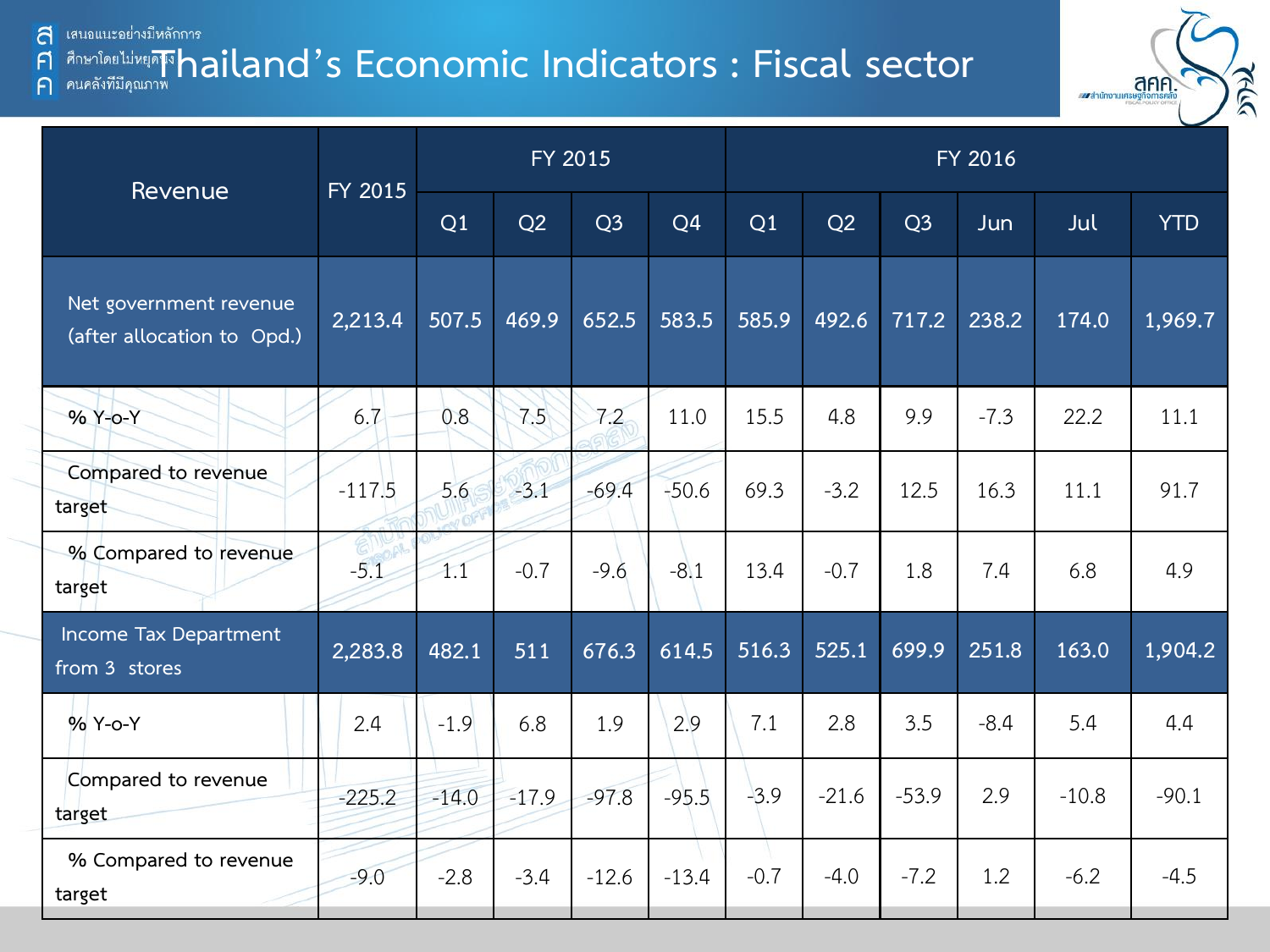คนคลังที่มีคุณภาพ

 $\bigcap$ 

# **Thailand's Economic Indicators : Exports**



| Growth rate: %YOY                               | 2558    |         |         | 2558           |         | 2559           |         |                          |         |            |  |
|-------------------------------------------------|---------|---------|---------|----------------|---------|----------------|---------|--------------------------|---------|------------|--|
| (Share of GDP)                                  |         | Q1      | Q2      | O <sub>3</sub> | Q4      | O <sub>1</sub> | Q2      | <b>Jun</b>               | Jul     | <b>YTD</b> |  |
| Exports (Volume) (61.7%)                        | $-3.4$  | $-2.5$  | $-3.9$  | $-1.8$         | $-5.6$  | 1.0            | $-2.5$  | $\overline{\phantom{a}}$ |         | $-0.8$     |  |
| Value \$ term (Custom Dep.) %yoy                | $-5.8$  | $-4.7$  | $-5.0$  | $-5.3$         | $-8.1$  | 0.9            | $-4.1$  | $-0.1$                   | $-6.4$  | $-2.3$     |  |
| Price \$ term (Ministry of Commerce) %yoy       | $-2.3$  | $-1.8$  | $-1.8$  | $-2.9$         | $-2.7$  | $-2.4$         | $-0.8$  | $-0.4$                   | 0.3     | $-1.4$     |  |
| Volume \$ term (FPO) %yoy                       | $-3.6$  | $-3.0$  | $-3.3$  | $-2.4$         | $-5.6$  | 3.4            | $-3.3$  | 0.3                      | $-6.7$  | $-0.9$     |  |
| Export values (Share of values 2014 >><br>2015) |         |         |         |                |         |                |         |                          |         |            |  |
| Electronic goods (14.5>>15.2%) %yoy             | $-1.3$  | 2.2     | $-0.2$  | $-3.8$         | $-3.0$  | $-4.2$         | $-4.3$  | 2.1                      | 0.5     | $-3.6$     |  |
| Volume \$ term %yoy                             | $-0.7$  | 2.1     | 0.6     | $-2.8$         | $-2.2$  | $-3.4$         | $-4.5$  | 1.4                      | $-0.1$  | $-3.4$     |  |
| Electrical appliance (10.4>>10.4%) %yoy         | $-5.2$  | $-0.5$  | $-4.2$  | $-4.7$         | $-11.2$ | $-6.8$         | $-5.1$  | $-2.5$                   | $-8.1$  | $-6.3$     |  |
| Volume \$ term %yoy                             | $-5.2$  | $-1.2$  | $-4.3$  | $-4.5$         | $-10.8$ | $-6.7$         | $-5.2$  | $-2.6$                   | $-8.3$  | $-6.3$     |  |
| Vehicle (13.5>>14.6%) %yoy                      | 2.3     | 4.7     | $-4.8$  | 7.1            | 1.9     | 0.5            | 6.8     | 21.9                     | $-17.3$ | 0.2        |  |
| Volume \$ term %yoy                             | 1.8     | 4.0     | $-5.1$  | 6.8            | 1.3     | $-0.2$         | 6.1     | 21.2                     | $-18.0$ | $-0.4$     |  |
| Agro-industry (7.5>>7.8%) %yoy                  | $-2.4$  | 0.5     | $-7.0$  | $-2.0$         | $-0.5$  | 7.0            | 4.5     | 8.7                      | $-4.7$  | 4.1        |  |
| Volume \$ term %yoy                             | $-0.9$  | 0.7     | $-5.4$  | 1.0            | 0.5     | 9.5            | 4.9     | 7.7                      | $-6.3$  | 5.0        |  |
| Agriculture (9.8>>9.4%) %yoy                    | $-9.9$  | $-14.1$ | $-0.3$  | $-11.1$        | $-12.8$ | $-5.7$         | $-8.3$  | $-11.9$                  | $-22.4$ | $-9.2$     |  |
| Volume \$ term %yoy                             | $-4.2$  | $-9.1$  | 4.3     | $-5.1$         | $-5.7$  | 3.2            | $-6.1$  | $-10.4$                  | $-23.1$ | $-4.6$     |  |
| Mineral and fuel (5.0>>3.8%) %yoy               | $-28.6$ | $-29.6$ | $-19.2$ | $-34.1$        | $-30.8$ | $-37.1$        | $-37.4$ | $-39.9$                  | $-31.1$ | $-36.2$    |  |
| Volume \$ term %yoy                             | $-20.6$ | $-21.1$ | $-11.9$ | $-25.3$        | $-23.5$ | $-26.5$        | $-34.9$ | $-39.8$                  | $-30.7$ | $-31.0$    |  |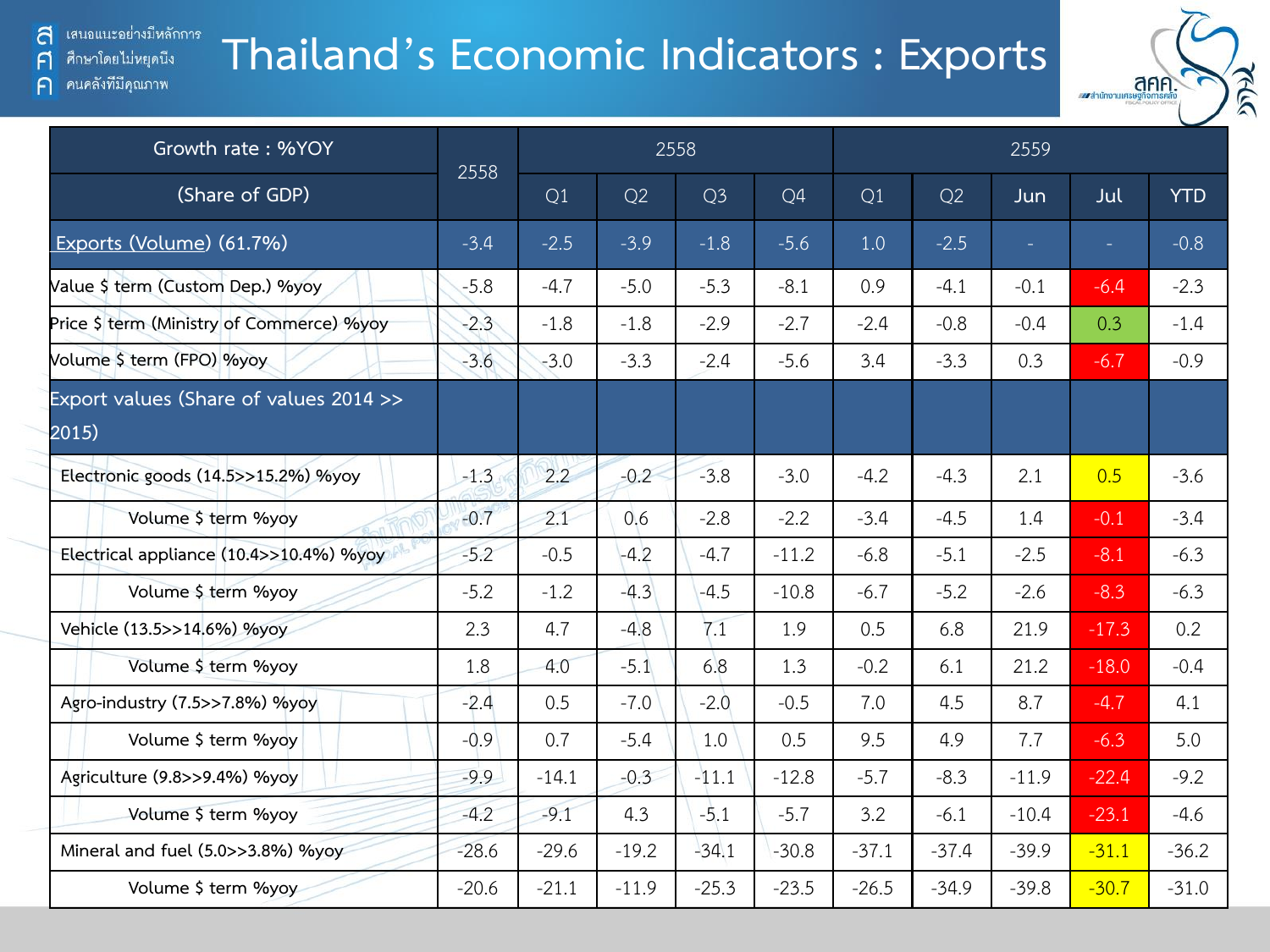#### ์ ศึกษาโดยไม่หยุดนี<sub>้</sub>ง  $\mathsf{F}$

ค คนคลังที่มีคุณภาพ

# **Exports by Destination**



| Major trade partners           | 2558    |         |         | 2558           |                |         |         | 2559    |         |            |
|--------------------------------|---------|---------|---------|----------------|----------------|---------|---------|---------|---------|------------|
| (Export share 2014 >> 15)      |         | Q1      | Q2      | Q <sub>3</sub> | Q <sub>4</sub> | Q1      | Q2      | Jun     | Jul     | <b>YTD</b> |
| Exports to the world (%yoy)    | $-5.8$  | $-4.7$  | $-5.0$  | $-5.3$         | $-8.1$         | 0.9     | $-4.1$  | $-0.1$  | $-6.4$  | $-2.3$     |
| $1.05A(10.5\%>>11.2\%)$        | 0.7     | 5.6     | 2.6     | 0.2            | $-4.9$         | $-3.2$  | 0.6     | 4.7     | 0.0     | $-1.1$     |
| 2.China (11.0% >> 11.1%)       | $-5.4$  | $-14.4$ | 1.2     | $-1.0$         | $-6.3$         | $-6.4$  | $-10.3$ | $-11.9$ | $-13.5$ | $-9.2$     |
| 3.Japan (9.6% >> 9.4%)         | $-7.7$  | $-9.2$  | $-3.9$  | $-8.2$         | $-9.6$         | 5.7     | $-7.5$  | $-3.8$  | $-8.5$  | $-2.0$     |
| $4.EU(9.2\% >> 9.3\%)$         | $-5.7$  | $-3.9$  | $-8.4$  | $-4.4$         | $-5.9$         | $-0.5$  | $-1.0$  | 0.9     | $-11.7$ | $-2.4$     |
| 5. Malaysia (5.6% >> 4.8%)     | $-20.2$ | $-14.7$ | $-18.3$ | $-18.7$        | $-28.5$        | $-4.1$  | $-12.9$ | $-12.8$ | $-14.0$ | $-9.3$     |
| 6. Hong Kong (5.6% >> 5.5%)    | $-6.2$  | $-11.5$ | $-9.0$  | $-2.0$         | $-1.9$         | 0.6     | $-8.2$  | 2.2     | $-5.6$  | $-3.9$     |
| 7. Middle East (5.1% >> 4.8%)  | $-10.0$ | $-6.4$  | $-23.7$ | $-6.4$         | $-3.0$         | $-9.5$  | $-2.5$  | $-0.9$  | $-20.6$ | $-8.3$     |
| 8.Australia (4.8% >> 5.3%)     | 5.3     | 10.1    | 7.6     | 8.4            | $-3.5$         | 5.5     | 12.4    | 56.0    | 4.2     | 8.1        |
| 9. Singapore (4.6% >> 4.1%)    | $-16.2$ | $-5.4$  | 0.3     | $-26.1$        | $-31.0$        | 22.5    | $-35.7$ | $-49.7$ | $-9.6$  | $-10.7$    |
| 10.Indonesia (4.2% >> 3.7%)    | $-17.6$ | $-15.4$ | $-20.6$ | $-21.0$        | $-12.7$        | 8.9     | $-7.3$  | $-16.6$ | 10.8    | 2.1        |
| 11. Africa (3.7% >> 3.2%)      | $-20.2$ | $-14.5$ | $-15.9$ | $-22.1$        | $-27.9$        | $-11.7$ | $-9.8$  | 1.4     | $-31.2$ | $-13.9$    |
| 12. Vietnam (3.5% >> 4.2%)     | 13.0    | 17.7    | 16.7    | 8.3            | 10.9           | 3.1     | $-0.1$  | $-6.8$  | $-4.7$  | 0.4        |
| 13. Philippines (2.6% >> 2.8%) | 2.1     | 7.4     | $-3.4$  | $-6.4$         | 10.8           | 15.4    | 13.5    | 21.5    | $-0.6$  | 12.3       |
| 14.India (2.5% >> 2.5%)        | $-5.7$  | 6.1     | $-4.8$  | $-11.5$        | $-11.8$        | $-9.1$  | $-2.4$  | $-0.1$  | $-7.1$  | $-6.0$     |
| 15.South Korea (2.0% >> 1.9%)  | $-9.2$  | 0.6     | $-16.4$ | $-10.7$        | $-8.6$         | $-9.7$  | $-8.3$  | $-4.3$  | $-9.6$  | $-9.1$     |
| 16. Taiwan (1.8% >> 1.6%)      | $-12.0$ | 4.7     | $-11.5$ | $-15.3$        | $-23.1$        | $-18.1$ | $-1.1$  | 1.2     | $-19.7$ | $-11.4$    |
| PS.ASEAN-9 (26.1% >> 25.7%)    | $-7.2$  | $-2.5$  | $-5.9$  | $-10.6$        | $-9.3$         | 3.9     | $-10.4$ | $-16.9$ | $-6.0$  | $-3.8$     |
| PS.ASEAN-5 (17.0% >> 15.3%)    | $-15.1$ | $-9.5$  | $-11.8$ | $-19.5$        | $-19.1$        | 9.1     | $-38.0$ | $-23.0$ | $-4.9$  | $-3.5$     |
| PS.Indochina-4 (9.1% >> 10.4%) | 7.7     | 10.5    | 5.5     | 7.2            | 7.9            | $-4.0$  | $-3.5$  | $-6.8$  | $-7.7$  | $-4.3$     |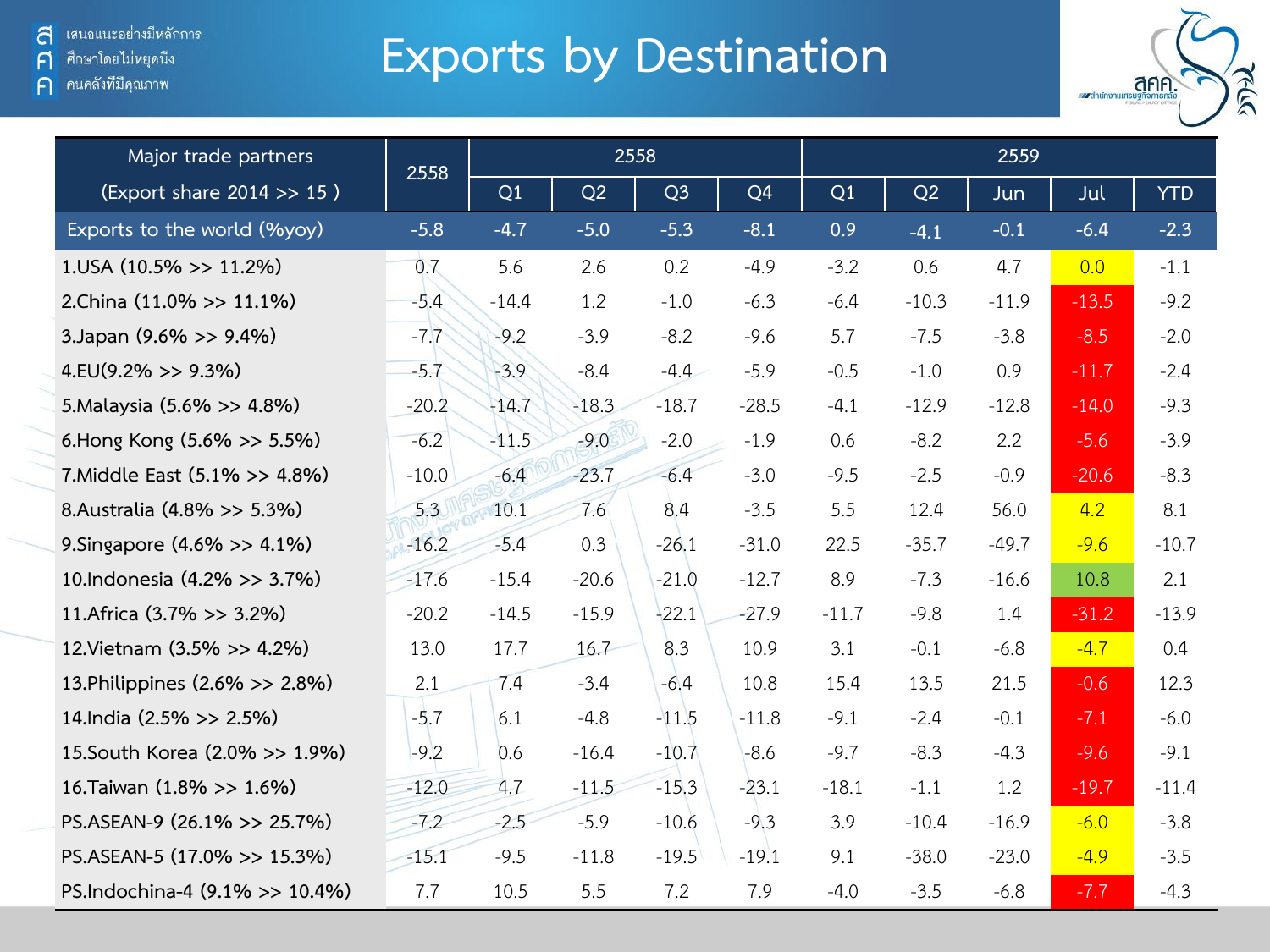คนคลังที่มีคณภาพ A

<u>ศึกษาโดยไม่หยดนีง</u>

ส

เสนอแนะอย่างมีหลักการ



### **Comparison of Exports Values of Goods: July 2016 Unit:**



#### *\* as of June 2016*

*Note: The Official figures of Australia, Singapore, Malaysia, Hong Kong and Japan export are in local currency.*

### **Comparison of Exports Values of Goods : YTD (January – July 2016) Unit: percent**

**Export Growth January - July 2016 (%)**



#### *\* YTD Jan - Jun 2016*

*.*

*Note: The Official figures of Australia, Singapore, Malaysia, Hong Kong and Japan export are in local currency.*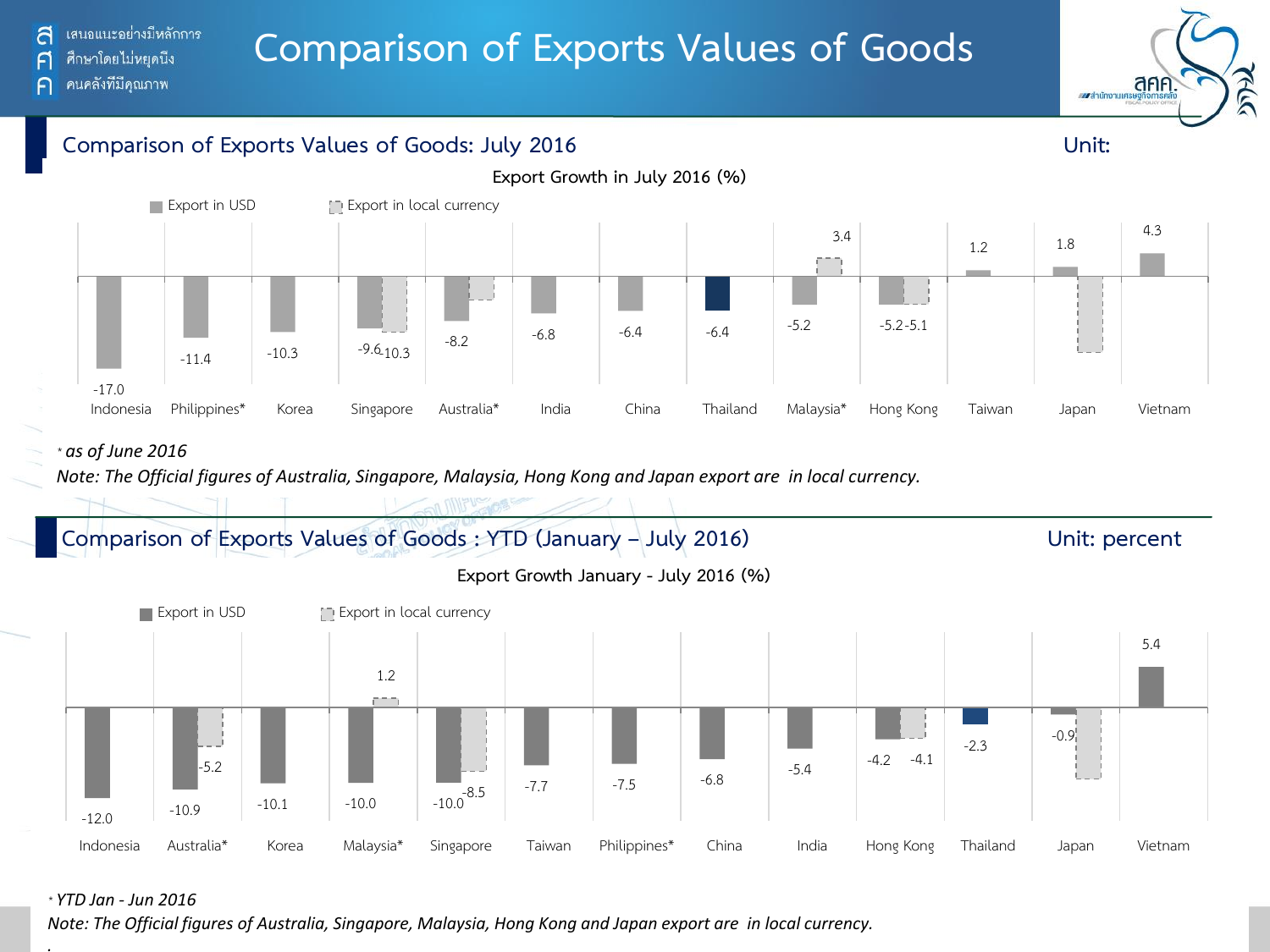## **Thailand's Economic Indicators : Imports**



 $\mathsf{F}$ 



| Growth rate: %YOY                                                          |         | 2015<br>2015 |         |                |                |         | 2016    |            |          |            |  |  |  |
|----------------------------------------------------------------------------|---------|--------------|---------|----------------|----------------|---------|---------|------------|----------|------------|--|--|--|
| (Share of GDP)                                                             |         | Q1           | Q2      | Q <sub>3</sub> | Q <sub>4</sub> | Q1      | Q2      | <b>Jun</b> | Jul      | <b>YTD</b> |  |  |  |
| Real Imports (55.1%)                                                       | $-0.6$  | 3.9          | $-0.4$  | $-3.3$         | $-2.3$         | $-7.1$  | $-2.7$  | $\equiv$   | $\equiv$ | $-4.9$     |  |  |  |
| Value \$ term (Custom Dep.) %yoy                                           | $-11.0$ | $-6.6$       | $-9.4$  | $-15.3$        | $-12.6$        | $-12.0$ | $-8.4$  | $-10.1$    | $-7.2$   | $-9.8$     |  |  |  |
| Price \$ term (Ministry of Commerce) %yoy                                  | $-10.8$ | $-10.9$      | $-9.7$  | $-11.7$        | $-11.0$        | $-7.7$  | $-5.0$  | $-4.3$     | $-3.4$   | $-5.9$     |  |  |  |
| Volume \$ term (FPO) %yoy                                                  | $-0.2$  | 4.8          | 0.4     | $-4.1$         | $-1.7$         | $-4.7$  | $-3.7$  | $-6.1$     | $-3.9$   | $-4.1$     |  |  |  |
| Import Goods (Share of values 2014>> 15)                                   |         |              |         |                |                |         |         |            |          |            |  |  |  |
| Raw materials (36.9% >> 38.9%) %yoy                                        | $-6.3$  | 5.7          | $-7.0$  | $-10.7$        | $-11.9$        | $-15.7$ | $-2.7$  | $-0.7$     | $-13.1$  | $-10.0$    |  |  |  |
| Volume \$ term %yoy                                                        | $-1.8$  | 9.5          | $-3.0$  | $-5.8$         | $-6.8$         | $-12.5$ | $-1.5$  | $-0.1$     | $-14.1$  | $-8.3$     |  |  |  |
| Less raw gold (34.0% >> 35.3%) %yoy                                        | $-7.6$  | 0.0          | $-4.2$  | $-8.8$         | $-17.0$        | $-11.5$ | $-3.2$  | $-0.6$     | $-5.4$   | $-7.1$     |  |  |  |
| Volume \$ term %yoy                                                        | $-3.9$  | 1.9          | 0.1     | $-3.9$         | $-13.1$        | $-6.6$  | $-1.6$  | 0.5        | $-4.0$   | $-4.1$     |  |  |  |
| Capital goods (26.7% >> 28.6%) %yoy                                        | $-4.8$  | $-1.1$       | $-0.9$  | $-13.9$        | $-2.3$         | $-2.3$  | $-11.1$ | $-14.3$    | 1.3      | $-5.6$     |  |  |  |
| Volume \$ term %yoy                                                        | $-2.2$  | 0.9          | 2.0     | $-10.8$        | 0.2            | $-1.0$  | $-11.6$ | $-15.4$    | $-0.7$   | $-5.6$     |  |  |  |
| Capital goods excluding aircraft, ship, and<br>train (23.2% >> 24.3%) %yoy | $-4.4$  | $-2.1$       | $-6.6$  | $-6.0$         | $-2.7$         | $-1.5$  | $-4.3$  | $-3.9$     | $-2.9$   | $-2.9$     |  |  |  |
| Volume \$ term %yoy                                                        | $-1.4$  | 0.1          | $-3.6$  | $-2.3$         | 0.1            | 0.0     | $-5.1$  | $-5.4$     | $-5.0$   | $-2.9$     |  |  |  |
| Consumer goods (10.0% >> 11.4%) %yoy                                       | 0.6     | 10.0         | 0.7     | $-0.7$         | $-6.2$         | 2.3     | 3.1     | 3.3        | 3.6      | 2.8        |  |  |  |
| Volume \$ term %yoy                                                        | 2.2     | 10.8         | 2.0     | 1.5            | $-4.4$         | 3.6     | 3.4     | 3.4        | 3.0      | 3.5        |  |  |  |
| Fuel (21.1% >> 14.9%) %yoy                                                 | $-37.0$ | $-39.5$      | $-29.6$ | $-39.3$        | $-40.3$        | $-37.0$ | $-2.7$  | $-0.7$     | $-18.0$  | $-31.2$    |  |  |  |
| Volume \$ term %yoy                                                        | 1.0     | 1.1          | 6.7     | $-0.8$         | $-3.2$         | $-7.9$  | $-1.5$  | $-0.1$     | 7.4      | $-5.9$     |  |  |  |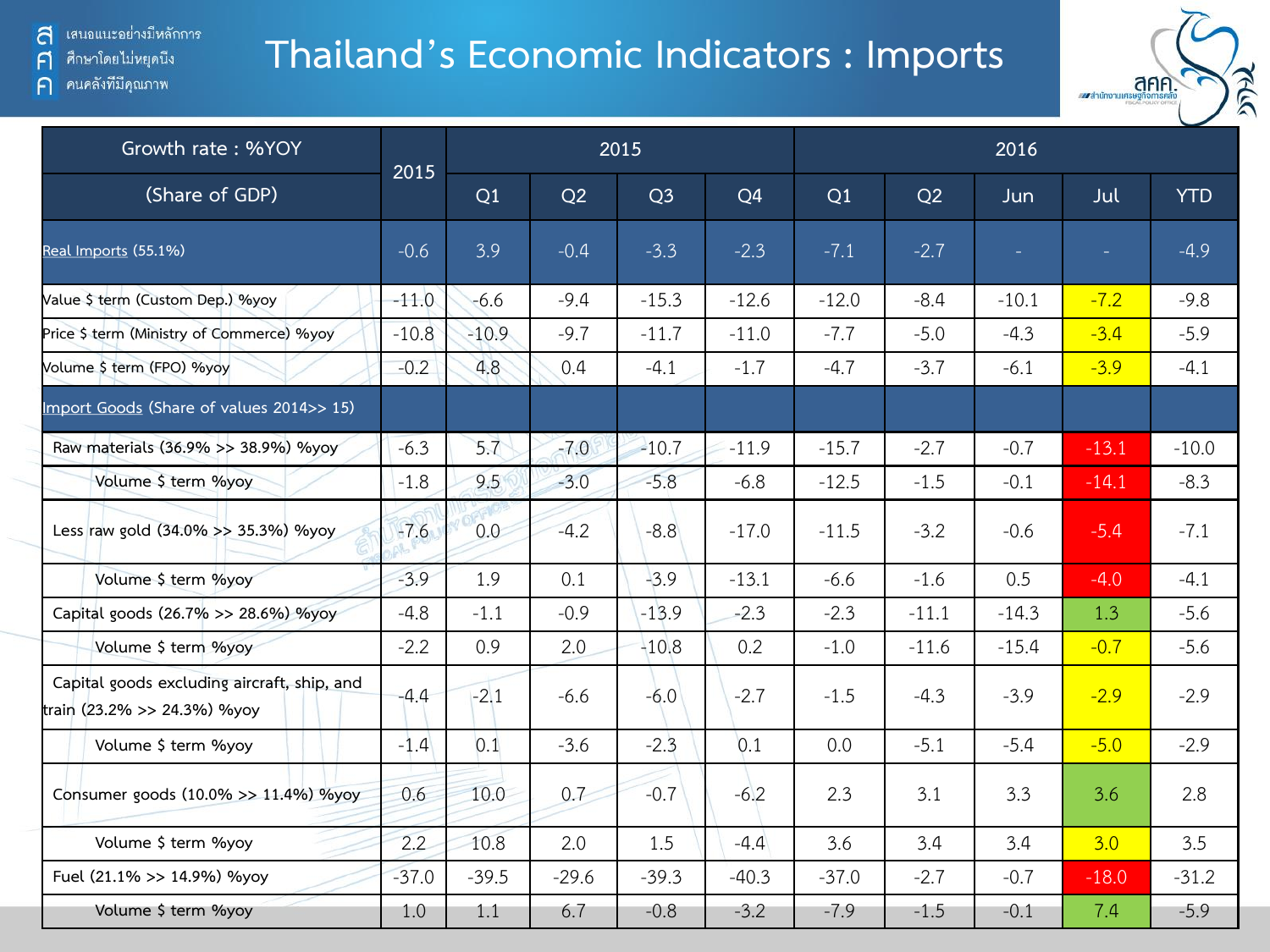### ้ เสนอแนะอย่างมีหลักการ **Thailand's Economic Indicators : Supply Side**

a

 $\mathsf{F}$ 

 $\bigcap$ 

ศึกษาโดยไม่หยุดนี้ง

ิคนคลังที่มีคุณภาพ



| Growth rate: %yoy                                 | 2015   |        |         | 2015           |        | 2016   |        |        |        |            |  |
|---------------------------------------------------|--------|--------|---------|----------------|--------|--------|--------|--------|--------|------------|--|
| (Share of GDP)                                    |        | Q1     | Q2      | Q <sub>3</sub> | Q4     | Q1     | Q2     | Jun    | July   | <b>YTD</b> |  |
| Agri-sector production (6.8%)                     | $-3.8$ | $-4.6$ | $-4.1$  | $-5.5$         | $-2.1$ | $-1.4$ | $-0.1$ | н      | ٠      | $-0.8$     |  |
| Non-agri-sector production (93.8%)                | 3.6    | 3.9    | 3.2     | 3.2            | 4.0    | 3.7    | 3.7    | н      | ÷      | 3.7        |  |
| Manufacturing production (28.1%)                  | 0.9    | 2.2    | $-0.2$  | 1.0            | 0.8    | $-0.2$ | 2.0    |        | н      | 0.9        |  |
| - Hotels and restaurants (5.2%)                   | 14.0   | 18.0   | 22.1    | 12.7           | 5.0    | 15.8   | 12.7   | н      | н      | 14.3       |  |
| Supply-side indicators                            |        |        |         |                |        |        |        |        |        |            |  |
| Agricultural products (%yoy)                      | $-4.3$ | 2.4    | $-11.6$ | $-11.6$        | $-0.1$ | $-6.0$ | $-1.6$ | $-2.4$ | 2.3    | $-3.4$     |  |
| %gog SA / %mom SA                                 |        | 2.5    | $-10.2$ | 1.0            | 6.8    | $-3.3$ | $-4.8$ | $-1.0$ | 3.7    |            |  |
| Thai Industries Sentiment Index (TISI)<br>(level) | 85.8   | 89.2   | 85.2    | 82.7           | 86.0   | 86.0   | 85.6   | 85.3   | 84.7   | 85.6       |  |
| Manufacturing products (%yoy)                     | 0.3    | 0.4    | $-0.3$  | 0.9            | 0.3    | $-0.9$ | 1.7    | 1.4    | $-5.1$ | $-0.5$     |  |
| %gog SA / %mom SA                                 |        | 0.5    | $-2.3$  | 1.5            | 0.5    | 0.1    | 0.7    | $-0.9$ | $-3.7$ |            |  |
| Number of inbound tourists<br>(%yoy)              | 20.4   | 22.8   | 36.9    | 24.9           | 3.7    | 15.5   | 8.2    | 7.2    | 10.8   | 11.9       |  |
| %gog SA / %mom SA                                 |        | 3.0    | 8.2     | $-1.7$         | $-5.7$ | 15.4   | 1.2    | $-1.2$ | 6.2    |            |  |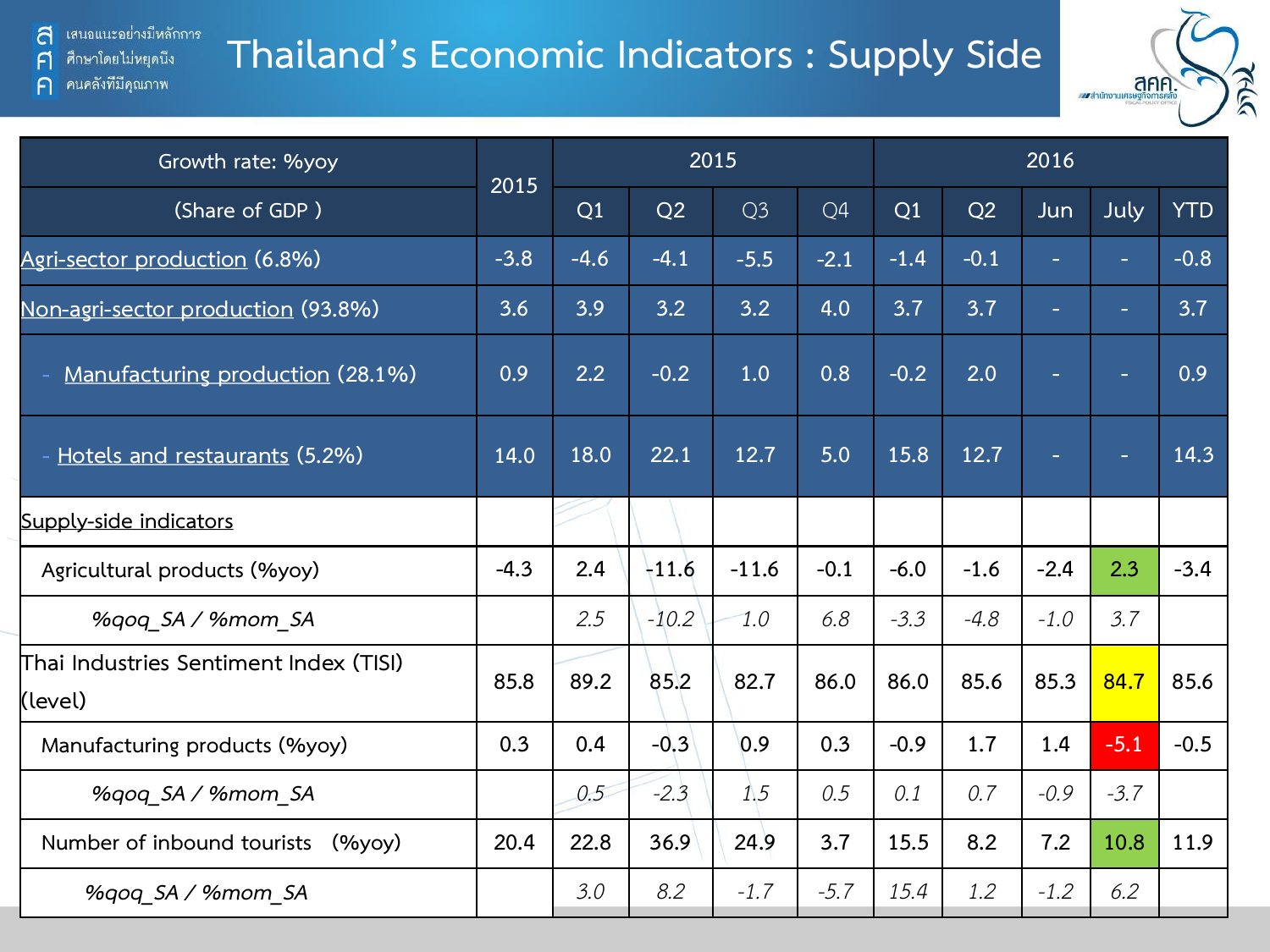# **Number of Inbound Foreign Tourists**



| Unit : Million persons                            | 2014   |        | 2015    |        |                |        | 2016   |        |        |         |      |            |
|---------------------------------------------------|--------|--------|---------|--------|----------------|--------|--------|--------|--------|---------|------|------------|
| Growth rate : % yoy                               |        | 2015   | Q1      | Q2     | Q <sub>3</sub> | Q4     | Q1     | Q2     | May    | Jun     | Jul  | <b>YTD</b> |
| Number of inbound tourists                        | 24.81  | 29.88  | 7.83    | 6.98   | 7.31           | 7.77   | 9.04   | 7.55   | 2.48   | 2.43    | 2.95 | 19.54      |
| $-(96yoy)$                                        | $-6.5$ | 20.4   | 22.8    | 36.9   | 24.9           | 3.7    | 15.5   | 8.2    | 7.6    | 7.2     | 10.8 | 11.9       |
| $-(\frac{96}{90}$ QOQ SA, $\frac{96}{90}$ MOM SA) |        |        | 3.0     | 8.2    | $-1.7$         | $-5.7$ | 15.4   | 1.2    | 0.0    | $-1.3$  | 6.2  |            |
| By regions (% share ปี 2015)                      |        |        |         |        |                |        |        |        |        |         |      |            |
| Asia (71.1)                                       | 15.84  | 21.24  | 5.16    | 5.36   | 5.47           | 5.27   | 6.14   | 5.80   | 1.94   | 1.91    | 2.17 | 14.11      |
| $-(\frac{0}{y}$ yoy)                              | $-8.2$ | 34.1   | 49.7    | 56.7   | 33.0           | 8.4    | 19.0   | 8.2    | 7.1    | 7.4     | 10.3 | 13.0       |
| South East Asia (26.3)                            | 6.64   | 7.85   | 1.79    | 2.05   | 1.94           | 2.10   | 2.04   | 2.18   | 0.74   | 0.72    | 0.78 | 4.99       |
| - (%yoy)                                          | $-8.8$ | 18.2   | 31.6    | 32.1   | 15.1           | 2.1    | 13.8   | 6.3    | 6.7    | 3.2     | 10.8 | 10.0       |
| North East Asia (40.1)                            | 7.96   | 11.99  | 3.06    | 2.94   | 3.18           | 2.81   | 3.76   | 3.22   | 1.04   | 1.06    | 1.26 | 8.24       |
| - (%yoy)                                          | $-7.7$ | 50.5   | 68.0    | 89.4   | 49.1           | 14.3   | 23.0   | 9.5    | 6.5    | 10.9    | 9.4  | 15.3       |
| South Asia (4.7)                                  | 1.24   | 1.40   | 0.31    | 0.37   | 0.35           | 0.37   | 0.34   | 0.41   | 0.15   | 0.13    | 0.14 | 0.88       |
| $-(\frac{9}{9}yoy)$                               | $-8.0$ | 13.3   | 16.4    | 16.6   | 18.1           | 3.9    | 9.4    | 8.4    | 13.4   | 4.3     | 15.6 | 9.9        |
| Europe (18.8)                                     | 6.16   | 5.63   | 1.93    | 0.94   | 1.07           | 1.69   | 2.10   | 1.04   | 0.31   | 0.30    | 0.45 | 3.58       |
| - (%yoy)                                          | $-2.3$ | $-8.6$ | $-13.9$ | $-9.0$ | 1.4            | $-7.8$ | 8.6    | 10.7   | 11.6   | 9.9     | 10.1 | 9.4        |
| America (4.1)                                     | 1.04   | 1.24   | 0.33    | 0.27   | 0.23           | 0.35   | 0.38   | 0.30   | 0.10   | 0.10    | 0.11 | 0.82       |
| $-(\%$ yoy $)$                                    | $-6.2$ | 12.3   | 7.4     | 18.3   | 14.4           | 12.0   | 14.9   | 12.3   | 14.0   | 14.2    | 13.3 | 13.8       |
| Oceania (3.1)                                     | 0.94   | 0.92   | 0.21    | 0.23   | 0.24           | 0.24   | 0.21   | 0.22   | 0.07   | 0.08    | 0.09 | 0.52       |
| $-(\%$ yoy $)$                                    | $-7.8$ | $-2.3$ | $-1.8$  | $-4.2$ | 0.1            | $-3.1$ | $-2.0$ | $-2.5$ | $-0.3$ | $-2.5$  | 1.6  | $-1.6$     |
| Middle East (2.2)                                 | 0.60   | 0.66   | 0.15    | 0.13   | 0.23           | 0.15   | 0.17   | 0.13   | 0.05   | 0.03    | 0.11 | 0.41       |
| $-(\frac{9}{9}yoy)$                               | $-5.1$ | 10.1   | 26.5    | 2.8    | 21.3           | $-9.4$ | 8.0    | 4.2    | 1.8    | $-19.3$ | 35.5 | 12.8       |
| South Africa (0.5)                                | 0.16   | 0.16   | 0.03    | 0.04   | 0.04           | 0.05   | 0.04   | 0.04   | 0.01   | 0.01    | 0.01 | 0.09       |
| - (%yoy)                                          | 0.9    | $-1.7$ | 0.4     | $-0.1$ | $-2.2$         | $-4.0$ | 11.3   | 0.5    | 4.2    | 2.8     | 12.1 | 6.5        |

 $\mathsf{F}$ 

 $\bigcap$ 

ศึกษาโดยไม่หยุดนีง

คนคลังที่มีคณภาพ